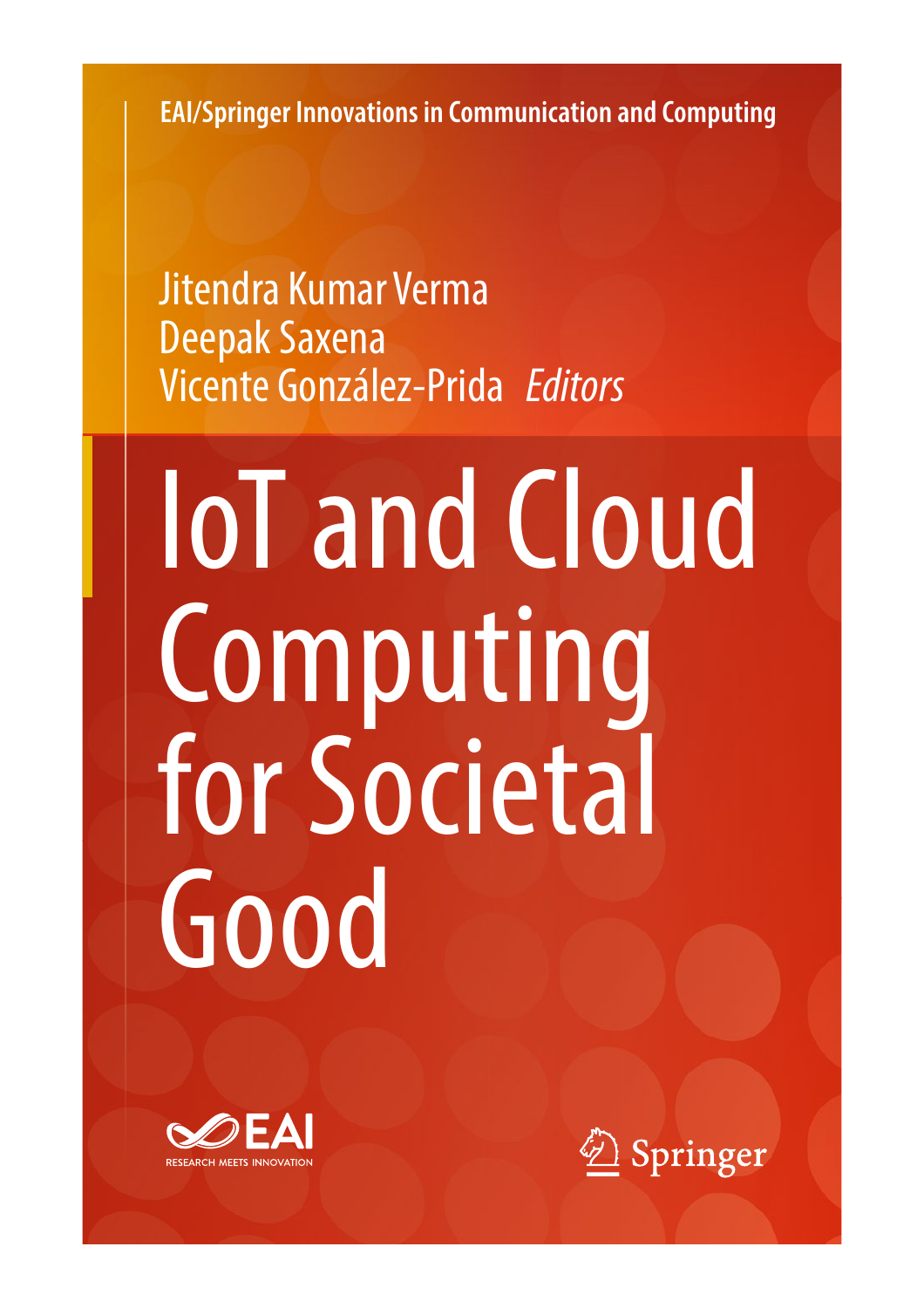# **EAI/Springer Innovations in Communication and Computing**

#### **Series editor**

Imrich Chlamtac, European Alliance for Innovation, Ghent, Belgium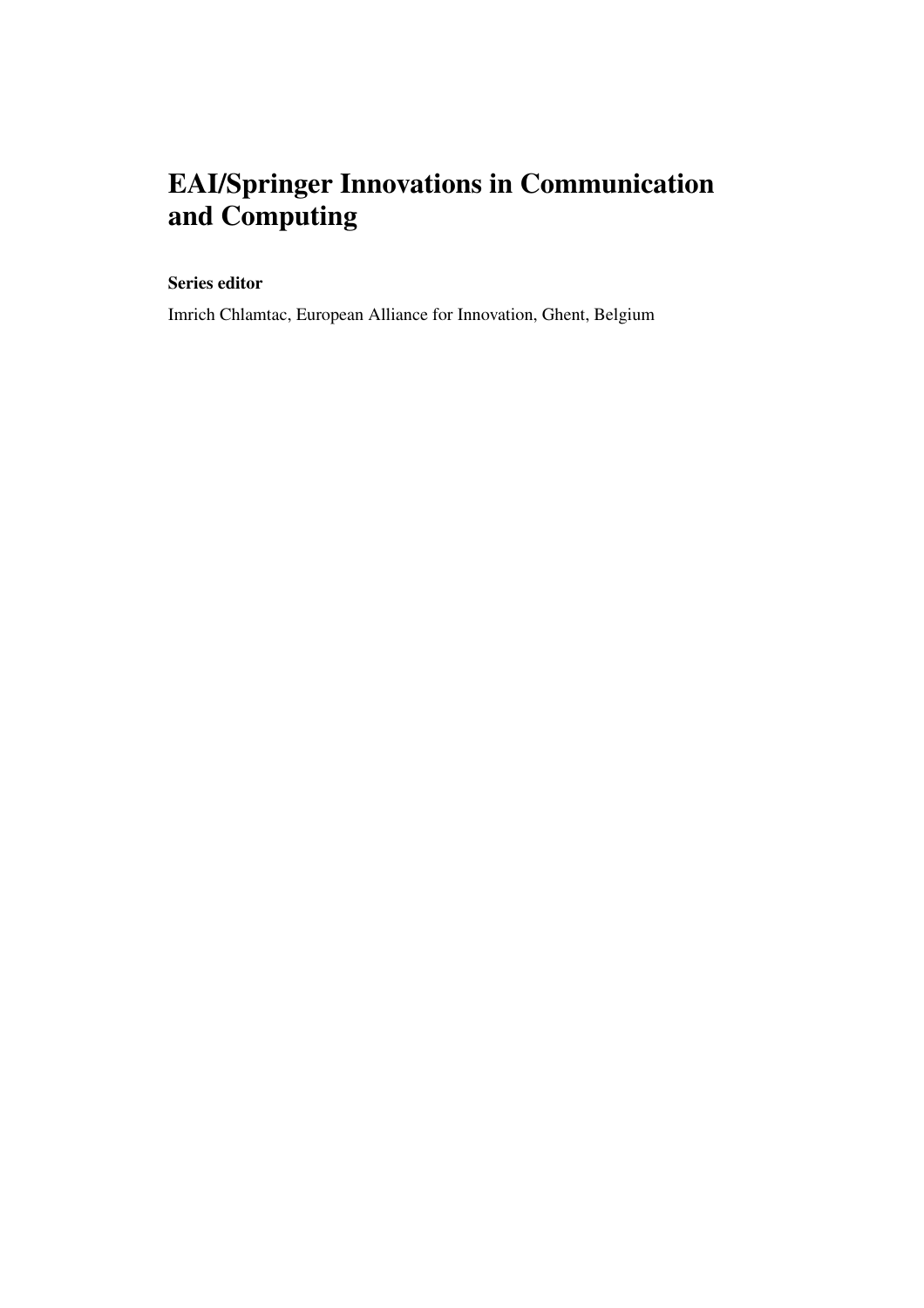#### **Editor's Note**

The impact of information technologies is creating a new world yet not fully understood. The extent and speed of economic, life style and social changes already perceived in everyday life is hard to estimate without understanding the technological driving forces behind it. This series presents contributed volumes featuring the latest research and development in the various information engineering technologies that play a key role in this process.

The range of topics, focusing primarily on communications and computing engineering include, but are not limited to, wireless networks; mobile communication; design and learning; gaming; interaction; e-health and pervasive healthcare; energy management; smart grids; internet of things; cognitive radio networks; computation; cloud computing; ubiquitous connectivity, and in mode general smart living, smart cities, Internet of Things and more. The series publishes a combination of expanded papers selected from hosted and sponsored European Alliance for Innovation (EAI) conferences that present cutting edge, global research as well as provide new perspectives on traditional related engineering fields. This content, complemented with open calls for contribution of book titles and individual chapters, together maintain Springer's and EAI's high standards of academic excellence. The audience for the books consists of researchers, industry professionals, advanced level students as well as practitioners in related fields of activity include information and communication specialists, security experts, economists, urban planners, doctors, and in general representatives in all those walks of life affected ad contributing to the information revolution.

Indexing: This series is indexed in Scopus, Ei Compendex, and zbMATH.

#### **About EAI**

EAI is a grassroots member organization initiated through cooperation between businesses, public, private and government organizations to address the global challenges of Europe's future competitiveness and link the European Research community with its counterparts around the globe. EAI reaches out to hundreds of thousands of individual subscribers on all continents and collaborates with an institutional member base including Fortune 500 companies, government organizations, and educational institutions, provide a free research and innovation platform.

Through its open free membership model EAI promotes a new research and innovation culture based on collaboration, connectivity and recognition of excellence by community.

More information about this series at http://www.springer.com/series/15427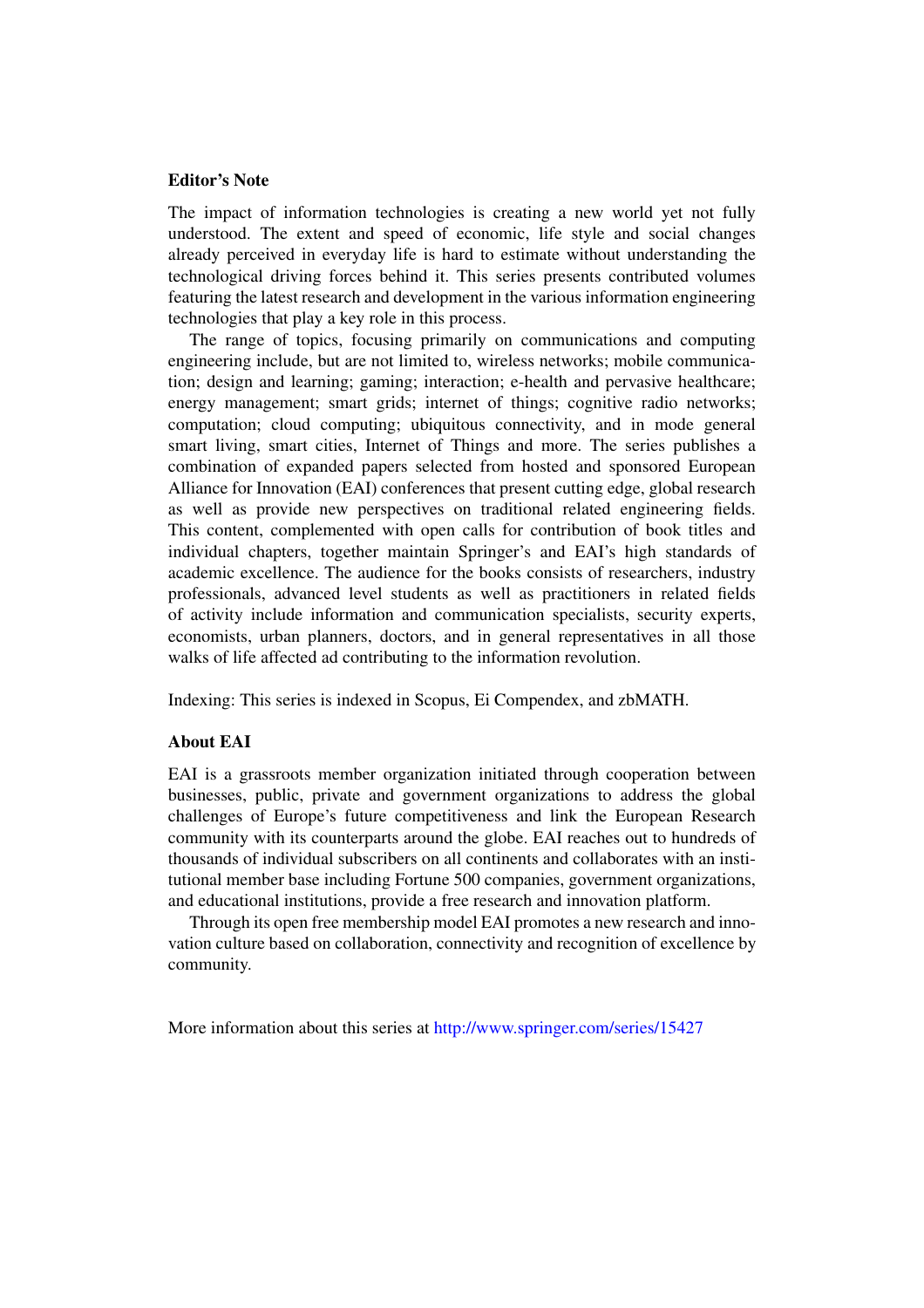Jitendra Kumar Verma • Deepak Saxena Vicente González-Prida Editors

# IoT and Cloud Computing for Societal Good



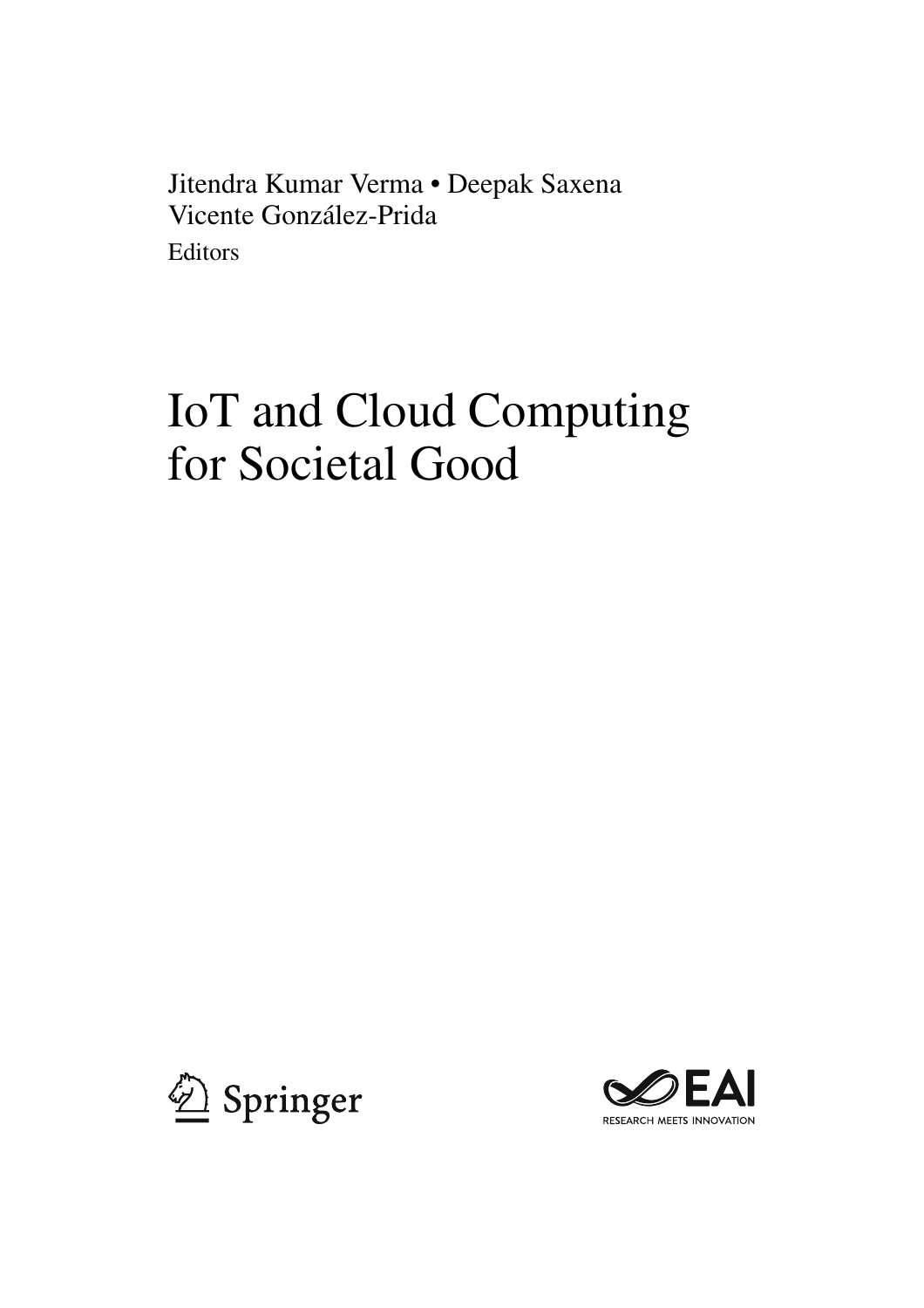*Editors* Jitendra Kumar Verma Indian Institute of Foreign Trade (under Ministry of Commerce & Industry, Govt. of India) New Delhi, India

Vicente González-Prida Department of Industrial Management University of Seville and UNED Seville, Spain

Deepak Saxena **D** Department of Management Birla Institute of Technology & Science Pilani, Rajasthan, India

ISSN 2522-8595 ISSN 2522-8609 (electronic) EAI/Springer Innovations in Communication and Computing ISBN 978-3-030-73884-6 ISBN 978-3-030-73885-3 (eBook) https://doi.org/10.1007/978-3-030-73885-3

#### © Springer Nature Switzerland AG 2022

This work is subject to copyright. All rights are reserved by the Publisher, whether the whole or part of the material is concerned, specifically the rights of translation, reprinting, reuse of illustrations, recitation, broadcasting, reproduction on microfilms or in any other physical way, and transmission or information storage and retrieval, electronic adaptation, computer software, or by similar or dissimilar methodology now known or hereafter developed.

The use of general descriptive names, registered names, trademarks, service marks, etc. in this publication does not imply, even in the absence of a specific statement, that such names are exempt from the relevant protective laws and regulations and therefore free for general use.

The publisher, the authors, and the editors are safe to assume that the advice and information in this book are believed to be true and accurate at the date of publication. Neither the publisher nor the authors or the editors give a warranty, expressed or implied, with respect to the material contained herein or for any errors or omissions that may have been made. The publisher remains neutral with regard to jurisdictional claims in published maps and institutional affiliations.

This Springer imprint is published by the registered company Springer Nature Switzerland AG The registered company address is: Gewerbestrasse 11, 6330 Cham, Switzerland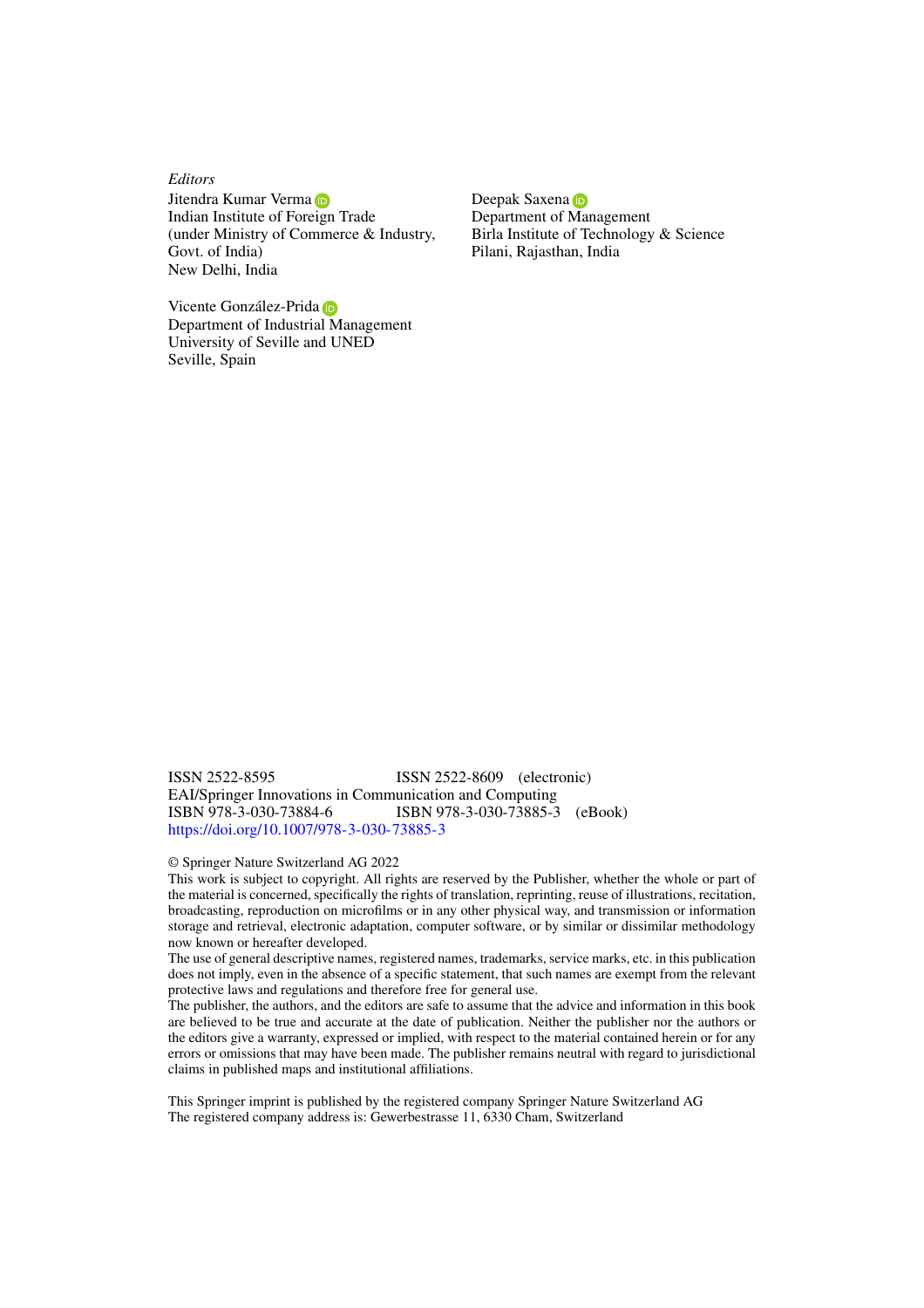## **Preface**

Internet of Things (IoT) and Cloud Computing are two recent innovations that have transformed business and industry. These innovations have immense potential for societal good. The main purpose of this book is to highlight the applications of IoT and cloud computing for the benefit of humankind. To fulfil this purpose, the book is organized into four parts focusing on different aspects of IoT and cloud computing.

Part I focusses on perhaps the most important aspect that has the widest societal implications – on tackling climate change. Cloud computing infrastructure requires massive amount of energy, sometimes exceeding the requirement of a mid-size town. In this regard, Chap. 1 discusses research directions and methodological approach towards energy-efficient cloud computing. Chapter 2 presents a solution for IoT-based smart air quality control system and discusses its role in the prevention of Covid-19. Chapter 3 digs deeper into this aspect and focusses on the forecasting of particulate matter. Such systems may prove to be useful for pollution control and environmental planning. Chapter 4 focusses on smart agriculture and discusses the problem of fruit segregation and taxonomy system. Chapter 5 takes a social perspective and discusses the creation of a web-based platform for bike-sharing, a potential solution to reduce vehicular pollution by promoting the use of shared bicycles.

Part II of the book covers a variety of applications from diverse domains. Chapter 6 provides a general introduction to applications from areas such as agriculture, health, and military. Chapters 7 and 8, respectively, focus on the use of artificial intelligence and personal assistants in the domain of digital health. Moving to digital learning, Chap. 9 discusses the application of digital technologies in the area of corporate learning, and Chap. 10 takes an applied perspective and examines the behavioral intentions of Generation-Z towards the adoption of digital learning applications. Chapter 11 looks at how IoT and smart factories underpin lean manufacturing in the context of Industry 4.0.

Part III deals with the optimization of existing IoT and cloud technology. Chapter 12 discusses multi-modal feature analysis for precise human hand gesture recognition. This would find useful application particularly in the domain of virtual reality. Chapter 13 offers plausible risk management models for the integration of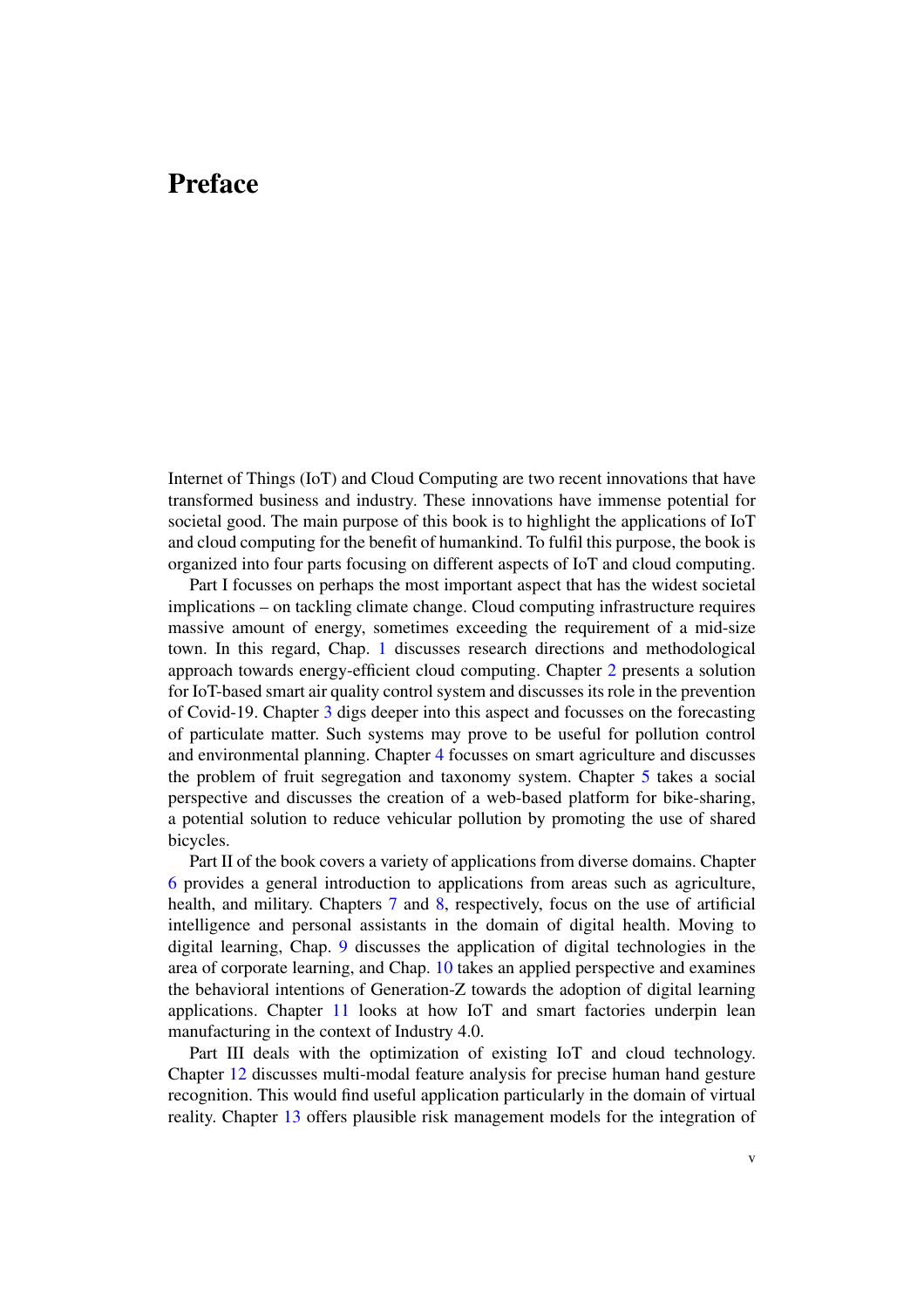cloud and IoT by calculating the optimal frequency of maintenance, addressing an important infrastructural issue in IoT and cloud. Chapter 14 focusses on the provision of middleware for IoT protocol interoperability. This is crucial since currently IoT protocols are not standardized. Chapter 15 moves towards a more intangible asset of information and discusses how active influential nodes can be mined to assess information diffusion in social networks.

Finally, Part IV of the book deals with the security and privacy in IoT and cloud computing. Chapter 16 discusses the application of artificial intelligence for enhancing security of IoT devices. Chapter 17 takes an outward perspective by focusing on cyber-attacks, attack vectors, and remedies in the context of IoT devices. Chapter 18 proposes a privacy-secure link utilization routing algorithm for improving performance in IoT and cloud computing. Finally, Chap. 19 outlines the design of a smart home appliances controlling application with a highly secretive system to ensure privacy.

New Delhi, India Jitendra Kumar Verma

Pilani, Rajasthan, India Deepak Saxena Seville, Spain Vicente González-Prida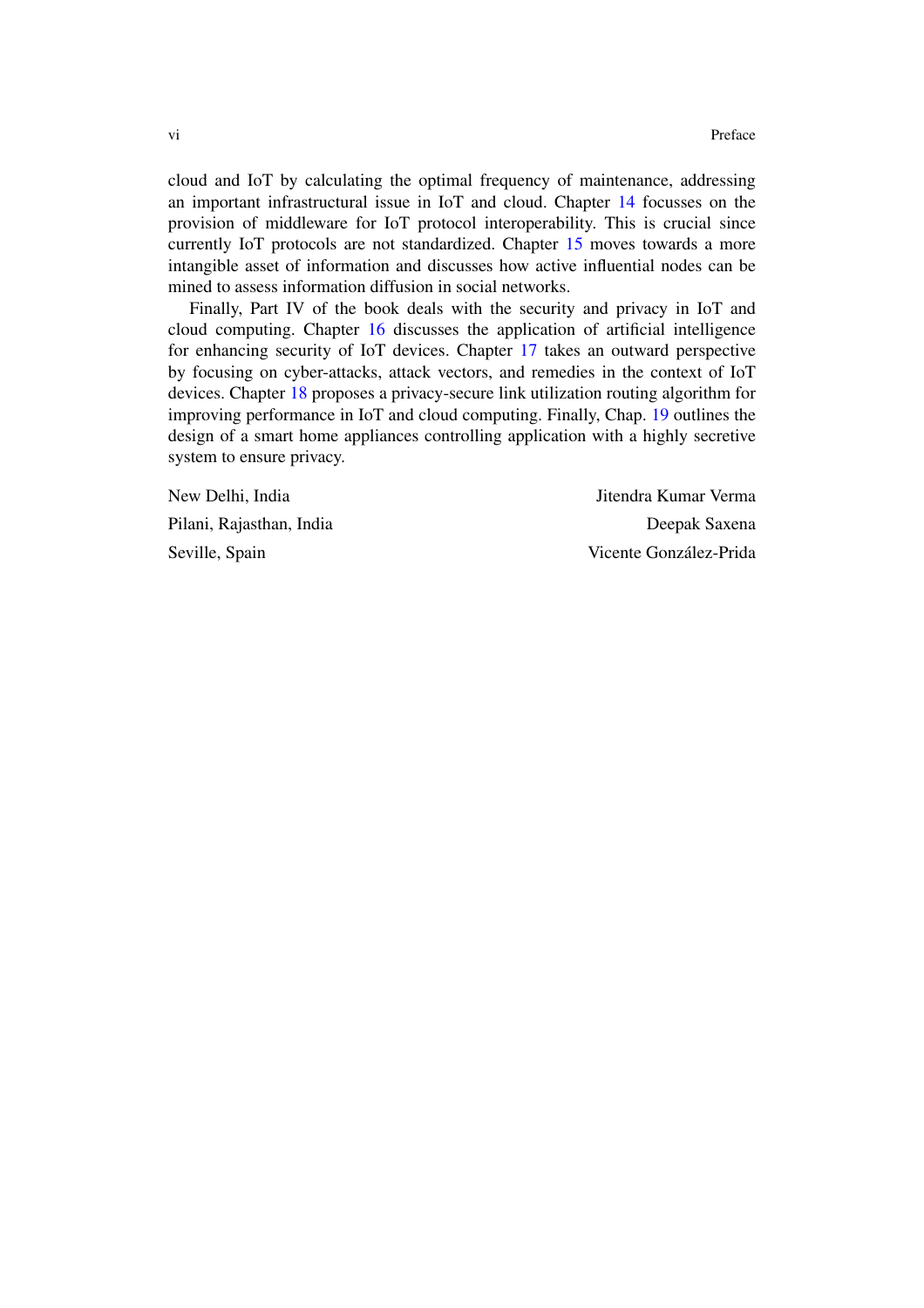## **Technical Programme Committee**

- Neil O'Connor, School of Management, Technological University Dublin, Ireland
- Thoa Pham, School of Management, Technological University Dublin, Ireland
- Arun Jayapal, Computer Science, Trinity College Dublin, Ireland
- Abhinay Puvvala, LERO, Maynooth University, Ireland
- Abhishek Kaushik, ADAPT, Dublin City University, Ireland
- María Carmen Carnero, University of Castilla-La Mancha, Spain
- François Pérès, Université de Toulouse, Ecole Nationale d'Ingénieurs de Tarbes, Laboratoire Génie de Production, France
- Carmen Martin, Toulouse University, France
- Fredy Kristjanpoller, University Federico Santa María, Valparaíso, Chile
- Pablo Viveros, University Federico Santa María, Valparaíso, Chile
- Vijay Verma, NIT Kurukshetra, Haryana, India
- Utpal Shrivastava, Amity University Haryana, Manesar, India
- Anil Kumar Misra, Amity University Haryana, Manesar, India
- Krishan Kumar, Amity University Haryana, Manesar, India
- Akshat Agrawal, Amity University Haryana, Manesar, India
- Ankit Garg, Amity University Haryana, Manesar, India
- Vikas Thada, Amity University Haryana, Manesar, India
- Sunil Sikka, Amity University Haryana, Manesar, India
- Vivek Jaglan, Graphic Era Hill University, Dehradun, India
- Rajesh Tyagi, Amity University Haryana, Manesar, India
- Tarun Agrawal, NIT Hamirpur, Himachal Pradesh, India
- Amit Kumar, Galgotias University, Greater Noida, India
- Ashok Kumar Yadav, Rajkiya Engineering College, Deogaon, Azamgarh, India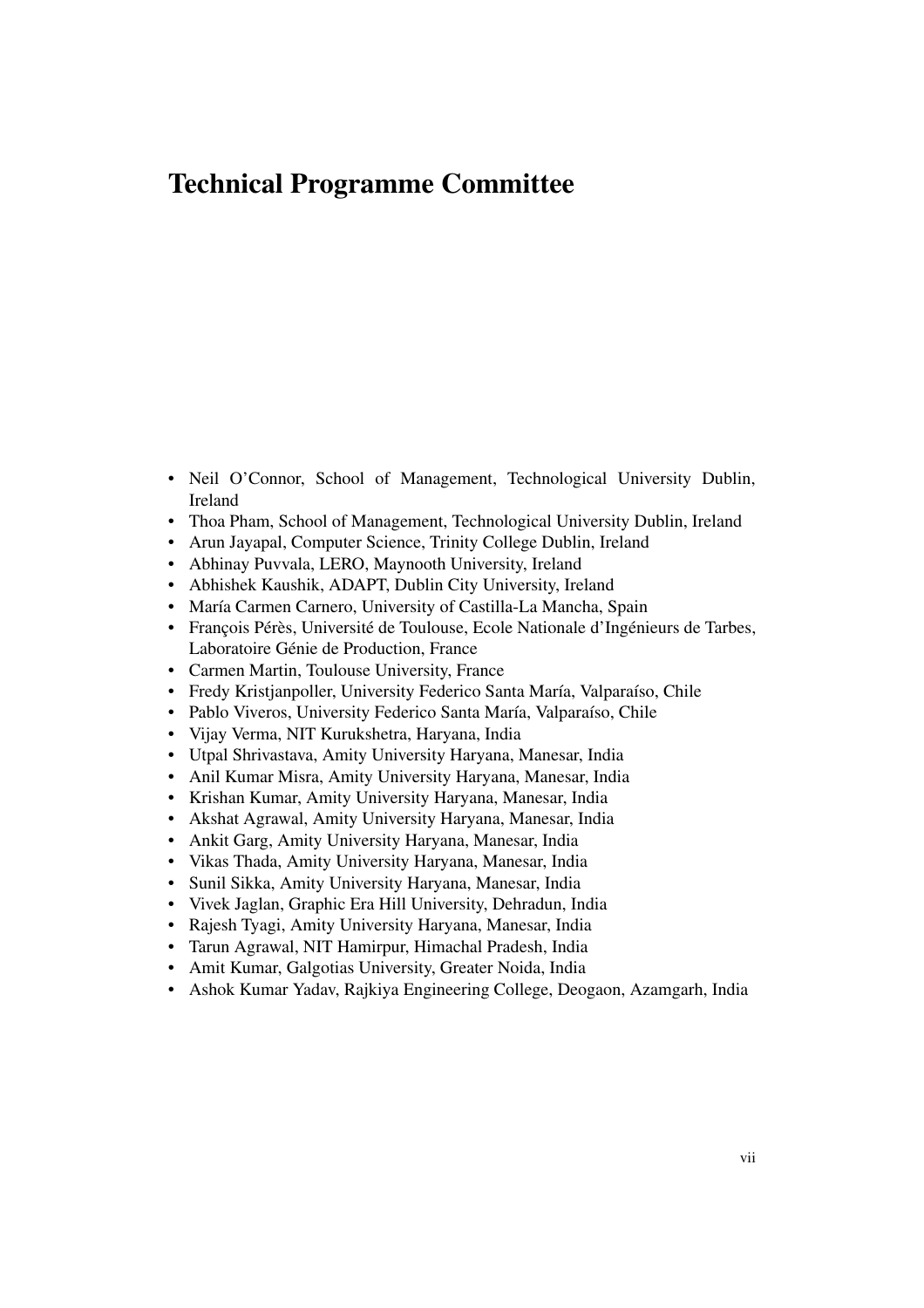# **Editorial Advisory Board**

- Prof. D. P. Sharma, AMUIT MOSHEFDRE under UNDP and Research Adviser VUB Belgium
- Prof. Jesús P. Zamora, UNED, Department of Logic and Philosophy of Science, Spain
- Prof. Adolfo Crespo, University of Seville, Department of Industrial Management, School of Engineering, Spain
- Prof. Shalini Bhaskar Bajaj, Head, Department of Computer Science, Amity University, Gurgram, India
- Dr. Vira Shendryk, Deputy Head of Computer Science Department, Head of the Information Technology Section, Sumy State University, Ukraine
- Dr. Asish Kumar Jha, Associate Professor, Trinity Business School, Trinity College Dublin, Ireland
- Dr. Mohammad Sarhan, Head of MIS Department, King Abdul Aziz University, Saudi Arabia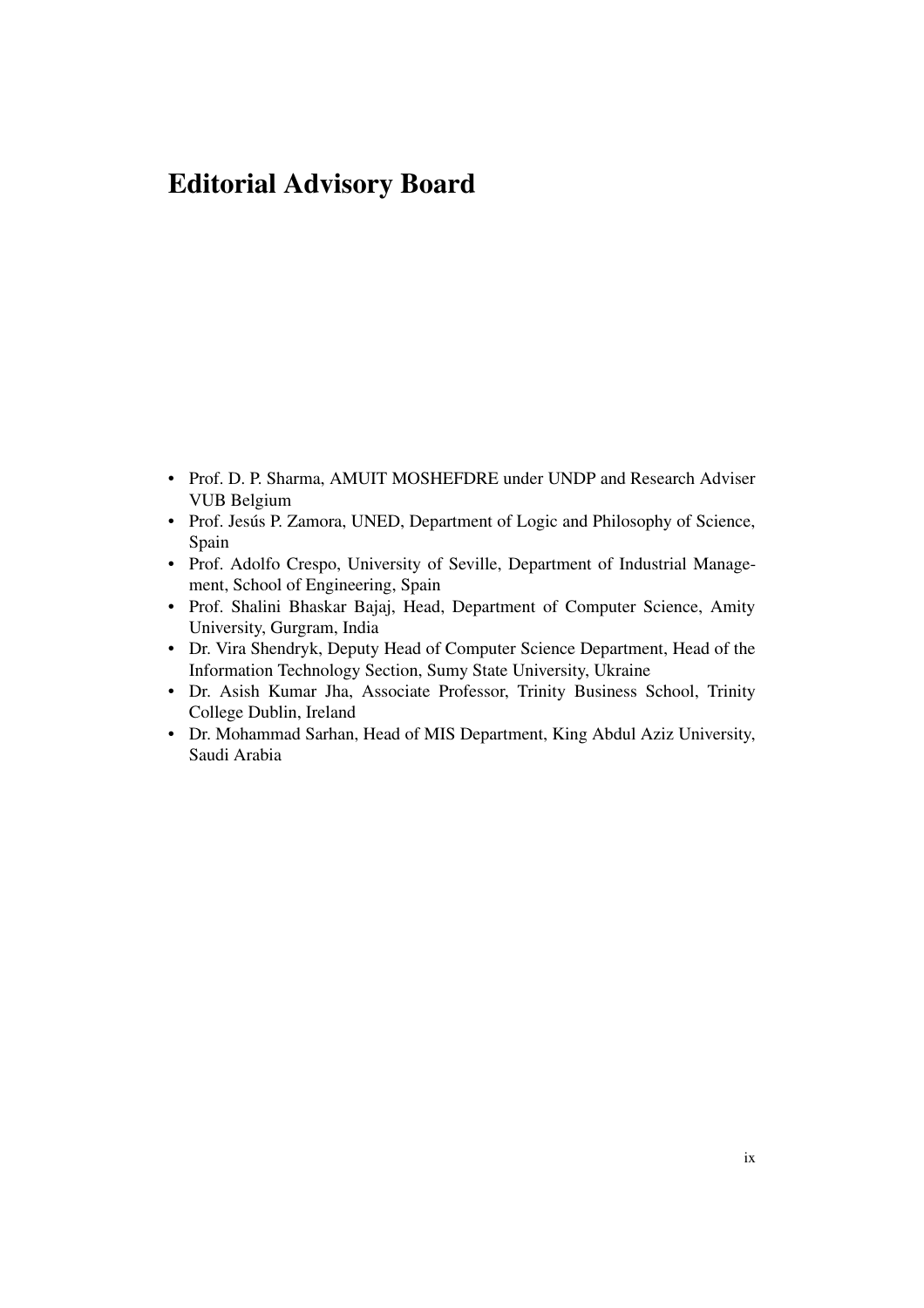# **Contents**

#### **Part I Tackling Climate Change**

| $\mathbf 1$             | <b>Towards Energy Efficient Cloud Computing: Research</b><br>Jitendra Kumar Verma and Deepak Saxena                                                                                            | 3   |
|-------------------------|------------------------------------------------------------------------------------------------------------------------------------------------------------------------------------------------|-----|
| $\overline{\mathbf{2}}$ | <b>IoT-Based Smart Air Quality Control System: Prevention</b><br>Somya Goyal                                                                                                                   | 15  |
| $\mathbf{3}$            | <b>Forecasting of Air Pollution via a Low-Cost IoT-Based</b><br>Tushar Saini, Duni Chand Rana, Suresh Attri, Pratik Chaturvedi,<br>and Varun Dutt                                              | 25  |
| $\blacktriangleleft$    | <b>Internet of Things Based Best Fruit Segregation</b><br>Ganesh Khekare, Kapil Wankhade, Urvashi Dhanre,<br>and Bhushan Vidhale                                                               | 37  |
| 5                       | <b>Toward the Creation of a Web-Based Platform "Bike"</b><br><b>Sharing" in the Local Transport System </b><br>Druzhynina Viktoriia, Perekrest Andrii, Pavlo Sagayda,<br>and Druzhynin Valerii | 59  |
| <b>Part II</b>          | <b>Digital Health, Learning and Industry</b>                                                                                                                                                   |     |
| 6                       | A. Sharmila, E. L. Dhivya Priya, and K. R. Gokul Anand                                                                                                                                         | 73  |
| $\overline{7}$          | <b>Simplify the Difficult: Artificial Intelligence and Cloud</b><br>Sargam Yadav, Abhishek Kaushik, and Shubham Sharma                                                                         | 101 |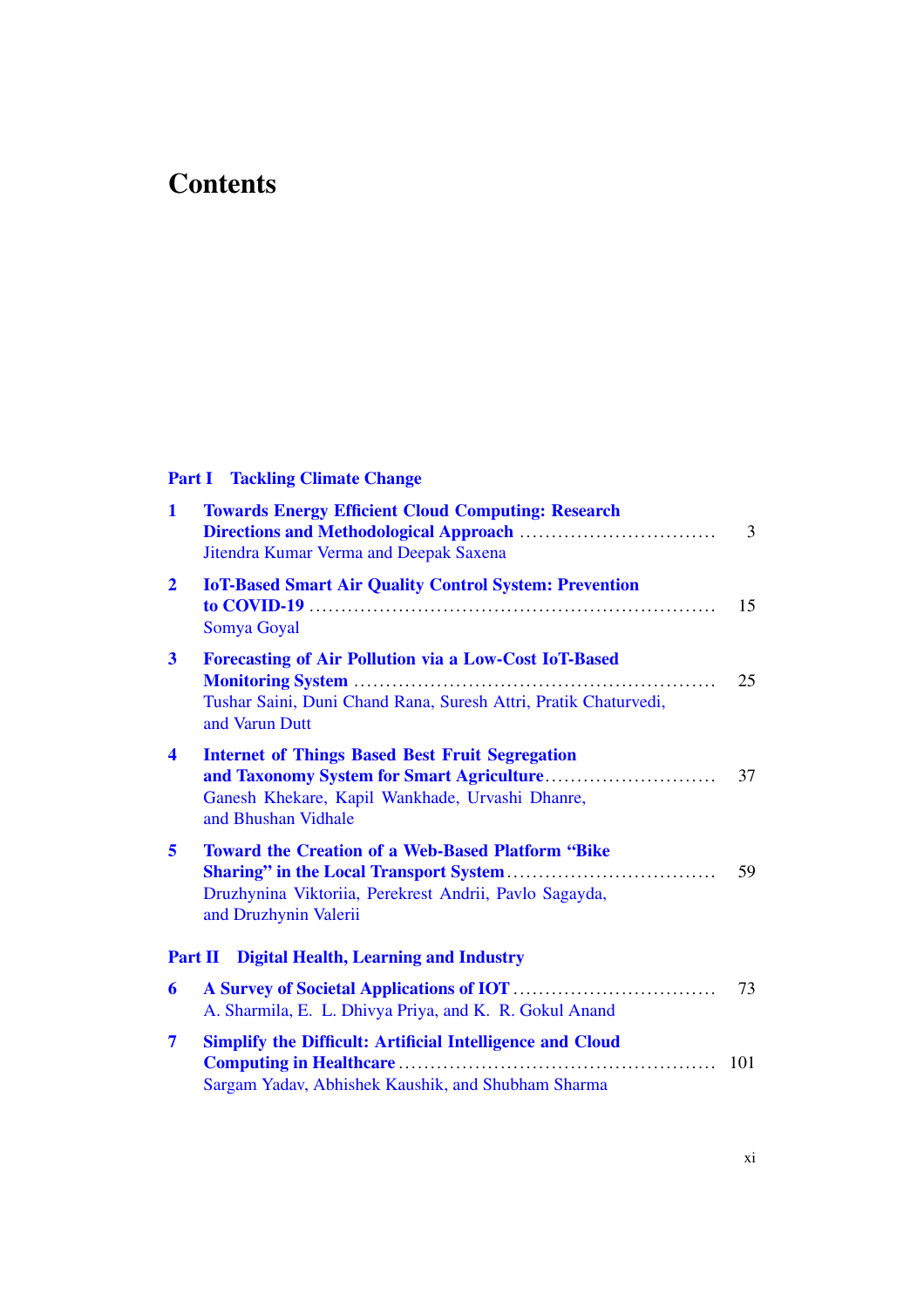| $\cdot$ . |          |
|-----------|----------|
| X11       | Contents |
|           |          |

| 8         | <b>NOS Personal Assistant to Engage Elderly People with</b>                                                                                                                                                            |     |
|-----------|------------------------------------------------------------------------------------------------------------------------------------------------------------------------------------------------------------------------|-----|
|           | Carolina Maio, Emanuele Tidó, Nuno Martins, Nuno Faria,<br>Joana Sousa, Carlos Silva, and João Ferreira                                                                                                                |     |
| 9         | <b>Digital Technologies Changing the Landscape of Corporate</b><br>Neha Verma                                                                                                                                          |     |
| <b>10</b> | An Assessment of the Behavioral Intention of Generation Z<br>Raj Kumar Singh and Bijay Prasad Kushwaha                                                                                                                 |     |
| 11        | A Literature Review on Lean Manufacturing in the Industry<br><b>4.0: From Integrated Systems to IoT and Smart Factories </b> 181<br>G. Turconi, G. Ventola, Vicente González-Prida, C. Parra,<br>and A. Crespo         |     |
|           | <b>Part III</b> Improving the Technology                                                                                                                                                                               |     |
| 12        | <b>Multimodal Feature Analysis for Precise Human Hand</b><br>K. Sakthidasan Sankaran                                                                                                                                   |     |
| 13        | <b>Calculating the Optimal Frequency of Maintenance for</b><br>the Improvement of Risk Management: Plausible Models<br>E. Fuenmayor, C. Parra, Vicente González-Prida, A. Crespo,<br>F. Kristjanpoller, and P. Viveros |     |
| 14        | <b>Interceptor Pattern-Based Middleware for IoT Protocol</b><br>Alejandro Talaminos-Barroso, Javier Reina-Tosina, and Laura M. Roa                                                                                     |     |
| 15        | <b>Mining Active Influential Nodes for Finding Information</b><br>Ameya Mithagari and Radha Shankarmani                                                                                                                |     |
|           | <b>Part IV</b><br><b>Security and Privacy</b>                                                                                                                                                                          |     |
| 16        | <b>Enhancing Security in IoT Instruments Using Artificial</b><br>N. Ambika                                                                                                                                             | 259 |
| 17        | <b>Cyber-Attacks on Internet of Things (IoT) Devices, Attack</b><br>Shubham Prajapati and Amit Singh                                                                                                                   |     |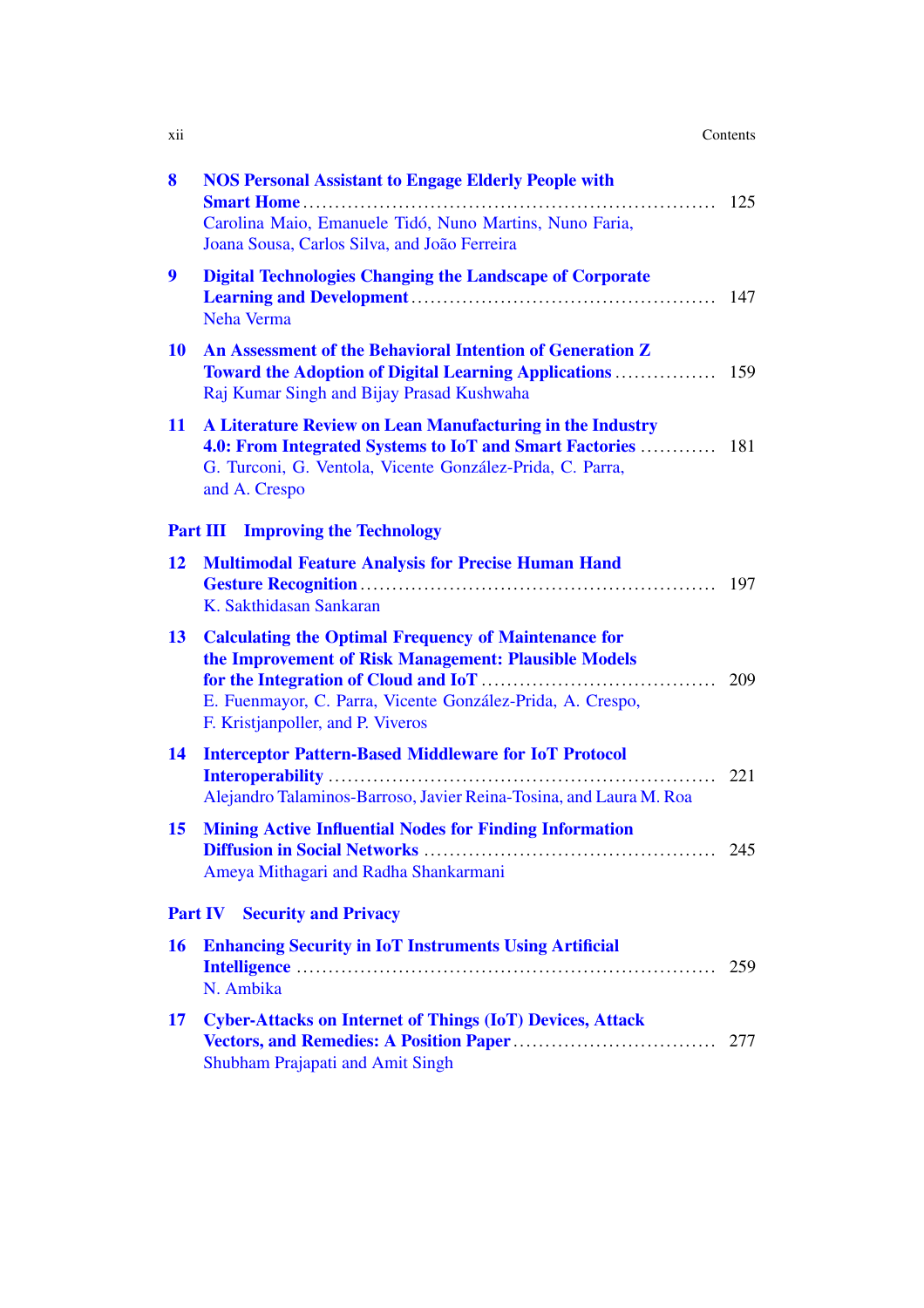#### **Contents** xiii

| <b>18</b> | <b>Privacy-Secure Link Utilization Routing Algorithm (PSLU)</b><br>P. Deepavathi and C. Mala                                              |     |
|-----------|-------------------------------------------------------------------------------------------------------------------------------------------|-----|
| -19       | <b>A Smart Home Appliances Controlling Application</b><br>Mohammad Zeyad, S. M. Masum Ahmed,<br>Md Sadik Tasrif Anubhove, and Md. Shehzad |     |
|           |                                                                                                                                           | 323 |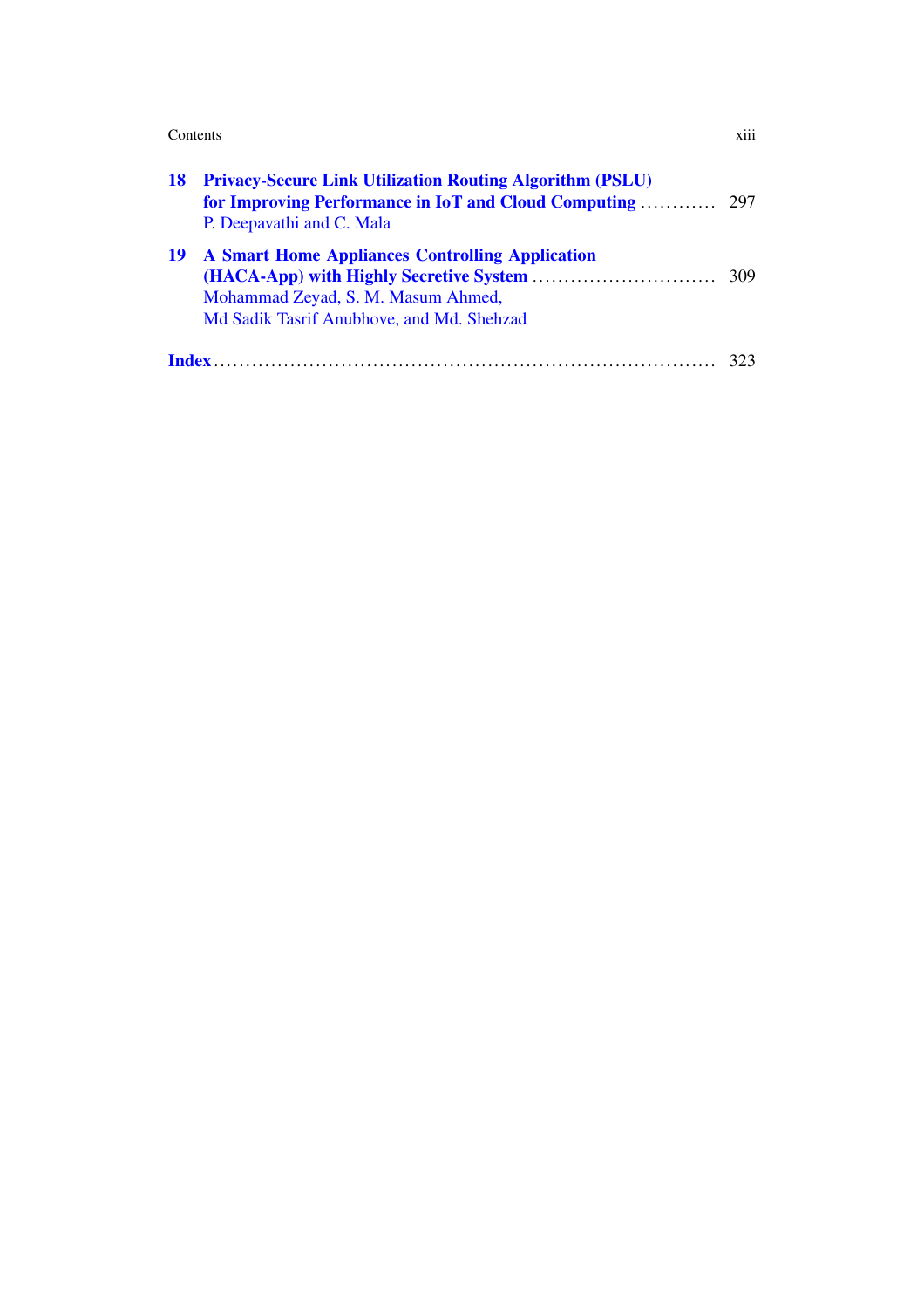#### **About the Editors**

**Jitendra Kumar Verma** is Assistant Professor (Senior Grade) of Indian Institute of Foreign Trade (IIFT), New Delhi in IT Discipline. Prior to joining IIFT, he served at Amity University Haryana, Galgotias University and Deen Dayal Upadhyaya College (University of Delhi). He received his degree of M.Tech and Ph.D. in computer science from Jawaharlal Nehru University, New Delhi in 2013 and 2017, respectively. He obtained his degree of B.Tech in Computer Science & Engineering from Kamla Nehru Institute of Technology (KNIT), Sultanpur in 2008. Over his short career, he has published numerous papers in peer-reviewed international journals, books with renowned publishers, conference proceedings papers, and book chapters. He has organized several international conference, seminars, and workshops. He also delivered several invited talks and seminars at several platforms of national and international repute. Dr. Verma authored one book, Green Cloud Computing (Lambert Academic Publishing, 2016), and edited three books, Applications of Machine Learning (Springer Verlag, 2020), Computational Intelligence and Its Applications in Healthcare (Elsevier Academic Press, 2020), Advances in Augmented Reality and Virtual Reality (Springer Verlag, 2021).

He is an awardee of the prestigious DAAD "A new Passage to India" Fellowship (2015–16) funded by the Federal Ministry of Education and Research – BMBF, Germany, and German Academic Exchange Service. He worked at Julius-Maximilian University of Würzburg, Germany (mother of 14 Nobel Laureates), as a visiting research scholar.

His core research interest includes software engineering, Internet of Things, social computing, image processing, artificial intelligence, and soft computing techniques. Dr. Verma has organized several international conference, seminars, and workshops. He has delivered several invited talks. He is associate editor and guest editor of many international journals. Dr. Verma is a member of several societies and professional bodies including ACM, IEEE Industrial Applications Society, IEEE Young Professional, IEEE, Hyderabad Deccan ACM Chapter, and Institut De Diplomatie Publique. He serves as a reviewer for various international journals, conferences, and workshops.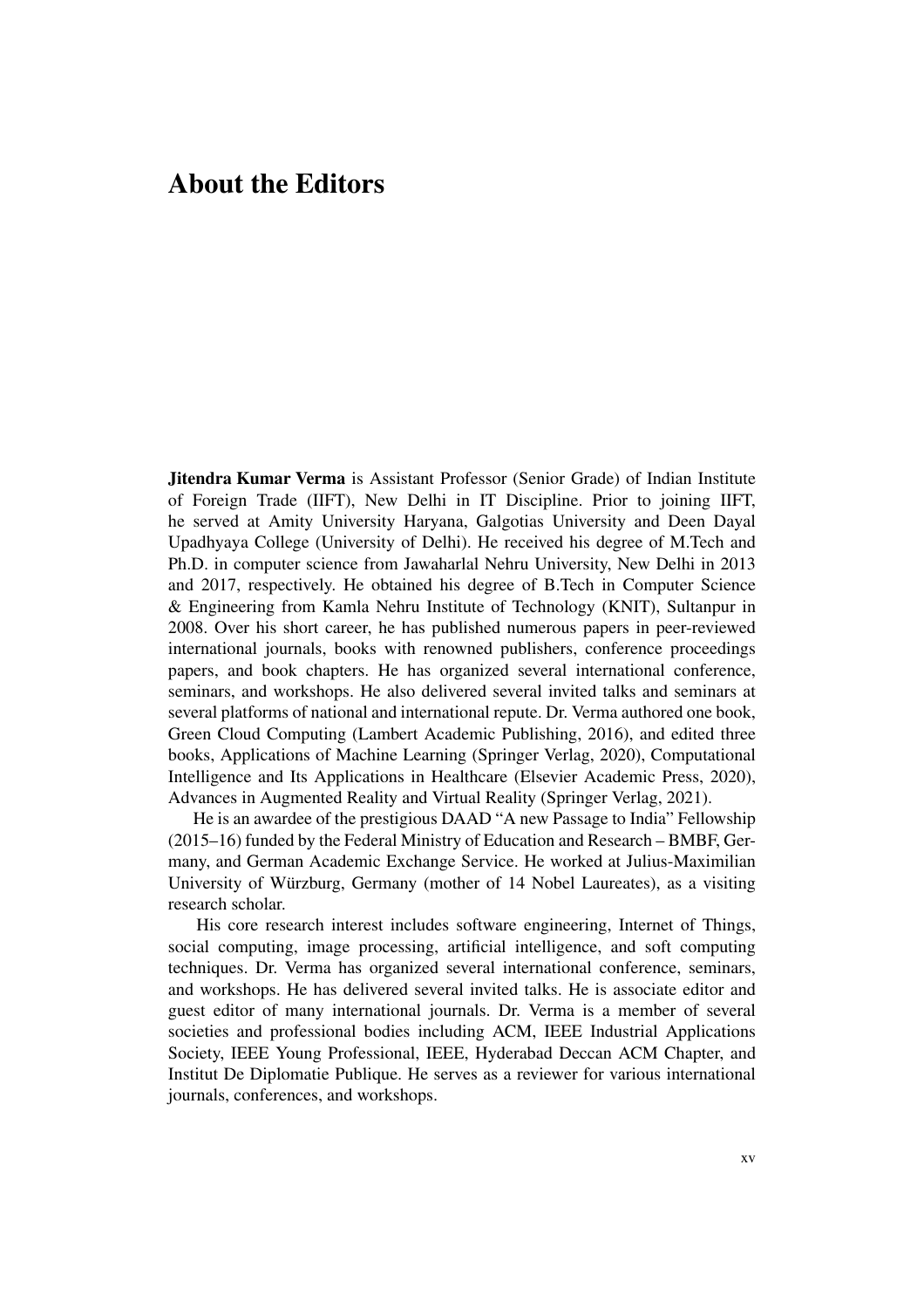**Deepak Saxena** is assistant professor at Birla Institute of Technology & Science, Pilani. Prior to this, he was a research fellow at the Trinity Centre for Digital Business. He holds a Ph.D. in business from Trinity Business School, Trinity College Dublin (Ireland), and M.Tech. (industrial and management engineering) from the Indian Institute of Technology Kanpur.

Before moving to Ireland for his Ph.D., he worked with the Indian Space Research Organisation, Council for Scientific and Industrial Research, and Defence Research and Development Organisation. He is interested in the area of digital transformation, with a special focus on public service organizations.

Dr. Saxena has previously taught at Trinity College Dublin, Dublin Institute of Technology, and American College Dublin. His research is published in the *Australasian Journal of Information Systems*, *Journal of Information Science*, *Electronic Journal of Information Systems Evaluation*, and *Electronic Journal of e-Government*. He has presented his papers in the British Academy of Management, European Conference of Information Systems, European Academy of Management Conference, the UK Academy for Information Systems Conference, and the Midwest Association for Information Systems Conference.

**Vicente González-Prida** currently works for a private company as project manager sharing his professional performance with teaching activities for degree programs in Spain and LATAM, as well as the development of research projects for the university.

In the academia, he has been honored with the following recognitions:

- Extraordinary Prize of Doctorate by the University of Seville
- National Award for Ph.D. Thesis on Dependability-RAMS by the Spanish Association for Quality
- National Award for Ph.D. Thesis on Maintenance by the Spanish Association for Maintenance
- Best Nomination from Spain for the Excellence Master Thesis Award bestowed by the European Federation of National Maintenance Societies
- First Class Honours in the Executive Master in Business Administration, by the Chamber of Commerce

Dr. González-Prida has edited four books, (IGI-Global 2015, 2017, and 2019; Springer Verlag 2018), regarding maintenance modelling, RAMS, asset management, and decision making, and authored two books (Confemetal 2018; Springer Verlag 2014) about ISO-55000 and after-sales management.

His research works have been presented in conferences such as WCEAM, ESREL, IEEE, and ESREDA, and published in journals such as *Reliability Engineering and System Safety*, *Production Planning and Control*, *IMA Journal of Management Mathematics*, and *Computers in Industry*, among others.

His main interest is related to ILS, RAMS, life cycle optimization, as well as the Industry 4.0 and disrupted technologies.